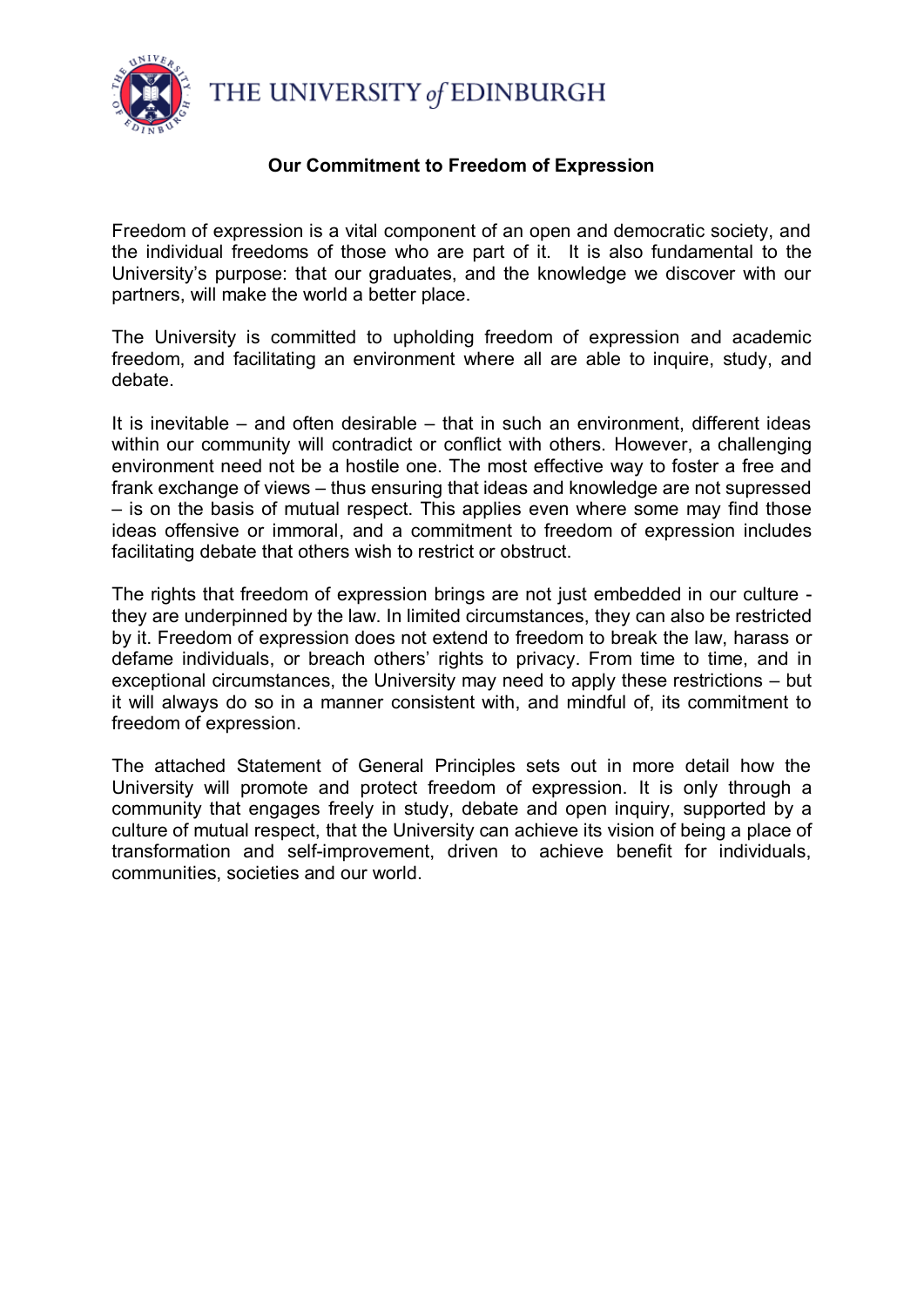

THE UNIVERSITY of EDINBURGH

#### **Freedom of Expression in the University**

*Following the Report of the Joint Committee on Human Rights on the state of free speech in UK universities, the Equalities and Human Rights Commission Scotland, after due consultation with relevant organisations from the higher education sector (including the National Union of Students Scotland and Universities Scotland), produced in 2019 a new 'Freedom of Expression' Guide for the sector as a whole.* (see: *[https://www.equalityhumanrights.com/sites/default/files/freedom-of-expression](https://www.equalityhumanrights.com/sites/default/files/freedom-of-expression-guide-for-higher-education-providers-and-students-unions-scotland.pdf)[guide-for-higher-education-providers-and-students-unions-scotland.pdf\)](https://www.equalityhumanrights.com/sites/default/files/freedom-of-expression-guide-for-higher-education-providers-and-students-unions-scotland.pdf)* 

*We draw upon this broader document to provide a concise statement of the principles that inform and guide the University of Edinburgh's approach to the promotion and protection of the freedom of expression.*

## **Part 1: General Principles**

- 1. An open and democratic society requires of its laws, institutions and individual members an unwavering commitment to freedom of expression in all its forms. These include both the spoken and written word, as well as actions and gestures and the display of images intended to show meaning.
- 2. The right to exchange information, debate ideas and express opinions, including political views, is also a core aspect of our individual freedom and our collective good. Respectful debate and conversation can help us to achieve a consensus or accommodation of views, to understand and appreciate the beliefs of others, to challenge prejudice and discrimination, to get rid of intolerance and harmful attitudes, and to build strong, positive communities. Freedom of expression also fosters the vital knowledge base for artistic, scientific and commercial development.
- 3. **The institution of the University supplies a vital link in the chain connecting freedom of expression to our social and democratic wellbeing. The University is a crucial incubator of the freedom of expression as well as a forum in which the benefits of that freedom are vividly displayed.** It therefore has a unique and indispensable role to play both in cultivating and defending freedom of expression within a framework of mutual respect, and in generating the knowledge and new thinking for which a strong, legally-backed culture of freedom of expression is a prerequisite.
- 4. Freedom of expression is a key part of the University experience for all members of - and visitors to - the community. On the one hand, accessing and sharing ideas freely is crucial for learning. It allows students to think critically. It encourages them to engage with, challenge, and be challenged by different perspectives, and, through absorbing the value of that experience, to contribute to the perpetuation of a wider culture of freedom of expression in society. On the other hand, the intellectual independence or 'academic freedom' of university employees in respect of their work, including the freedom to undertake research, articulate their views, organise conferences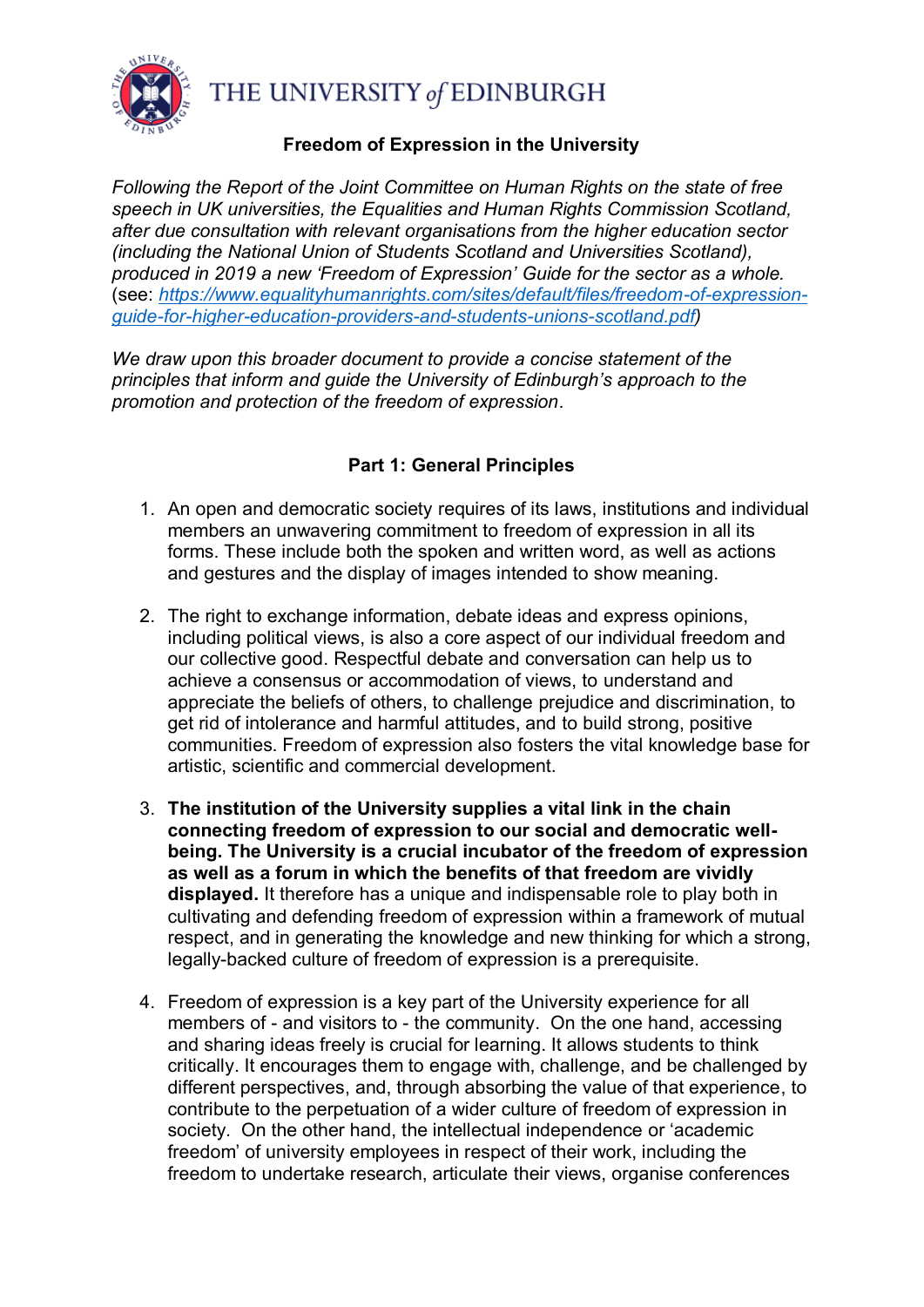

and decide on course content, both relies upon and reinforces the underlying law and culture of freedom of expression. **Without the guarantee of freedom of expression, and the broader freedom of inquiry this protects, the university's vital contribution to new forms of knowledge and understanding – academic freedom - would be compromised.**

5. For the commitment to freedom of expression to be effective in its core aim of embracing a wide diversity of perspective, creating a challenging environment of debate and opinion formation, and ensuring that the exploration and dissemination of new forms of knowledge and understanding is not inhibited, it must be wide-ranging enough to include protection of views or opinions that may 'offend, shock or disturb'<sup>1</sup> others. It is in most circumstances for individual members of the University community rather than the University itself to judge whether the ideas put forth are offensive, unwise, immoral or wrong-headed, 'and to act on these judgments not by seeking to suppress speech, but by openly and vigorously contesting the ideas that they oppose<sup>'.2</sup>

## **Part 2 – Facilitating Freedom of Expression at the University**

- 1. **While law and University policy rightly operate in robust protection and promotion of the freedom of expression, they also recognise that the very concerns that support freedom of expression also call for certain limited restrictions**. In the words of the University's Dignity and Respect Policy, we must 'foster a positive culture for working and studying which supports freedom of thought and expression within the law, and within a framework of respect for the rights of other people.'<sup>3</sup> The right to freedom of expression, therefore, does not mean that individuals can say or otherwise express whatever they wish, wherever and whenever they wish: exceptionally there will be circumstances where the University may need to consider imposing certain limited restrictions on freedom of expression.
- 2. These restrictions are all linked to the defence of the core collective or individual principles and values that we associate with an open and democratic society. National security, public safety, the prevention of crime or disorder and the protection of public health are the key collective grounds that allow for the restriction of freedom of expression. 4 It is well settled in the law, however, that expression alone, without some associated activity, will only rarely breach these principles.
- 3. The more common cases of potential conflict in the everyday life of the University tend to concern situations where expression might abuse or otherwise harm or interfere with the rights or reputation of others.<sup>5</sup> These include forms of speech that incite violence, hatred or discrimination against

 $\overline{a}$ 

<sup>1</sup> *Delfi As v Estonia* (2014) European Court of Human Rights

 $2$  Report of the Committee on Freedom of Expression' University of Chicago, July 2014.

<sup>3</sup> University of Edinburgh Dignity and Respect Policy (2016)

<sup>&</sup>lt;sup>4</sup> Article 10, European Convention on Human Rights

<sup>5</sup> Article 10, European Convention on Human Rights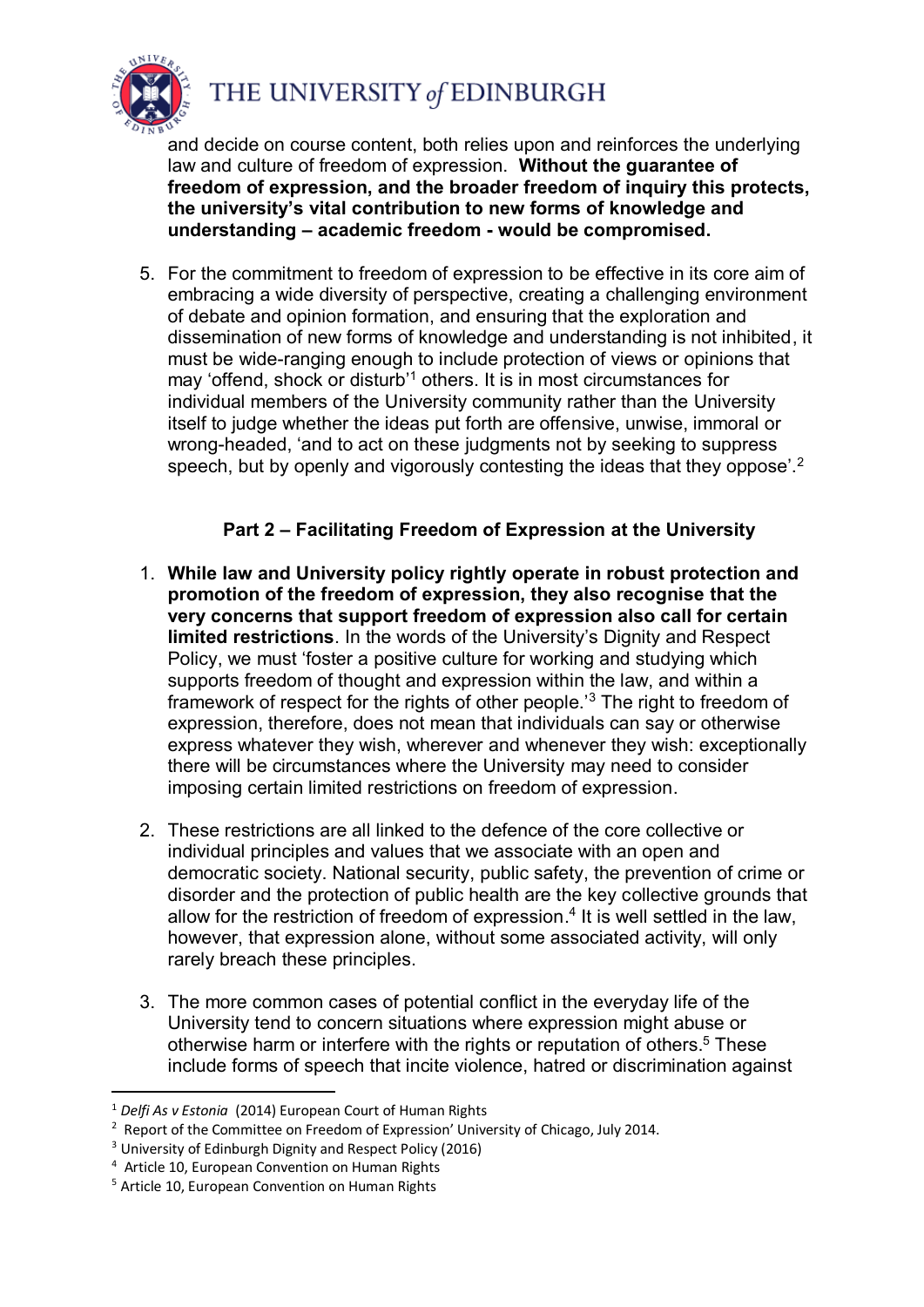

# THE UNIVERSITY of EDINBURGH

other people and groups (some of which may also constitute criminal offences and would, on that ground alone, be unprotected). Furthermore, whereas basic human rights protection as set out in the Human Rights Act 1998 (which gives effect to the European Convention on Human Rights) only applies to the University itself, additional responsibilities apply both to the University and, independently, to the Students' Union. These include duties to have due regard to the need to eliminate discrimination or harassment towards, or victimisation of people with 'protected characteristics' under the Equality Act 2010; namely age, disability, gender reassignment, race, religion or belief, sex, sexual orientation, marriage and civil partnership, and pregnancy and maternity. The Equality Act additionally imposes positive duties to advance equal opportunities and encourage good relations between those who do and those who do not possess a relevant protected characteristic.

- 4. The University and the Students' Union both have charitable status, and in this area of the law too, they must be mindful of the conditions this imposes on freedom of expression. In particular, they must act according to their charitable purpose of furthering students' education for the public benefit, and they must be politically neutral in their starting point, and refrain from actively promoting a particular point of view that is not tied to that general charitable purpose.
- 5. **Such is the strength of the general commitment to freedom of expression in the legal and cultural environment of the University, that all restrictions must be viewed as exceptional.** They are restricted to the specific grounds set out (in paragraphs 7 and 8 below), and they must be both necessary and proportionate. This 'restriction on the restrictions' has two significant consequences.
- 6. First, even within the narrow set of permissible grounds, the benefit of any restriction must be balanced carefully against the potential loss to the freedom of expression, and in order to be justified in the particular case any restriction must meet a high standard of appropriateness and necessity.
- 7. For example, in the area of public safety and national security, the University has a statutory duty under the Counter-Terrorism and Security Act 2015 to have due regard to the need to prevent people from being drawn into terrorism.<sup>6</sup> In implementing the Prevent strategy, however, they should also 'have particular regard to the need to ensure freedom of speech, and to the importance of academic freedom'.<sup>7</sup> In particular, when considering whether to invite a speaker who has expressed extremist ideas, the provider should be mindful that exposure to these views will not necessarily draw people into terrorism, and steps that would mitigate the risk should be explored. To take another example, this from the area of competing rights, a protestor's right of freedom of expression and assembly might clash with another speaker's right of freedom of expression. However, while protestors may criticise and contest

 $\overline{a}$ 

<sup>6</sup> Counter-Terrorism and Security Act 2015, s.26.

<sup>7</sup> Counter-Terrorism and Security Act 2015 S31(2)